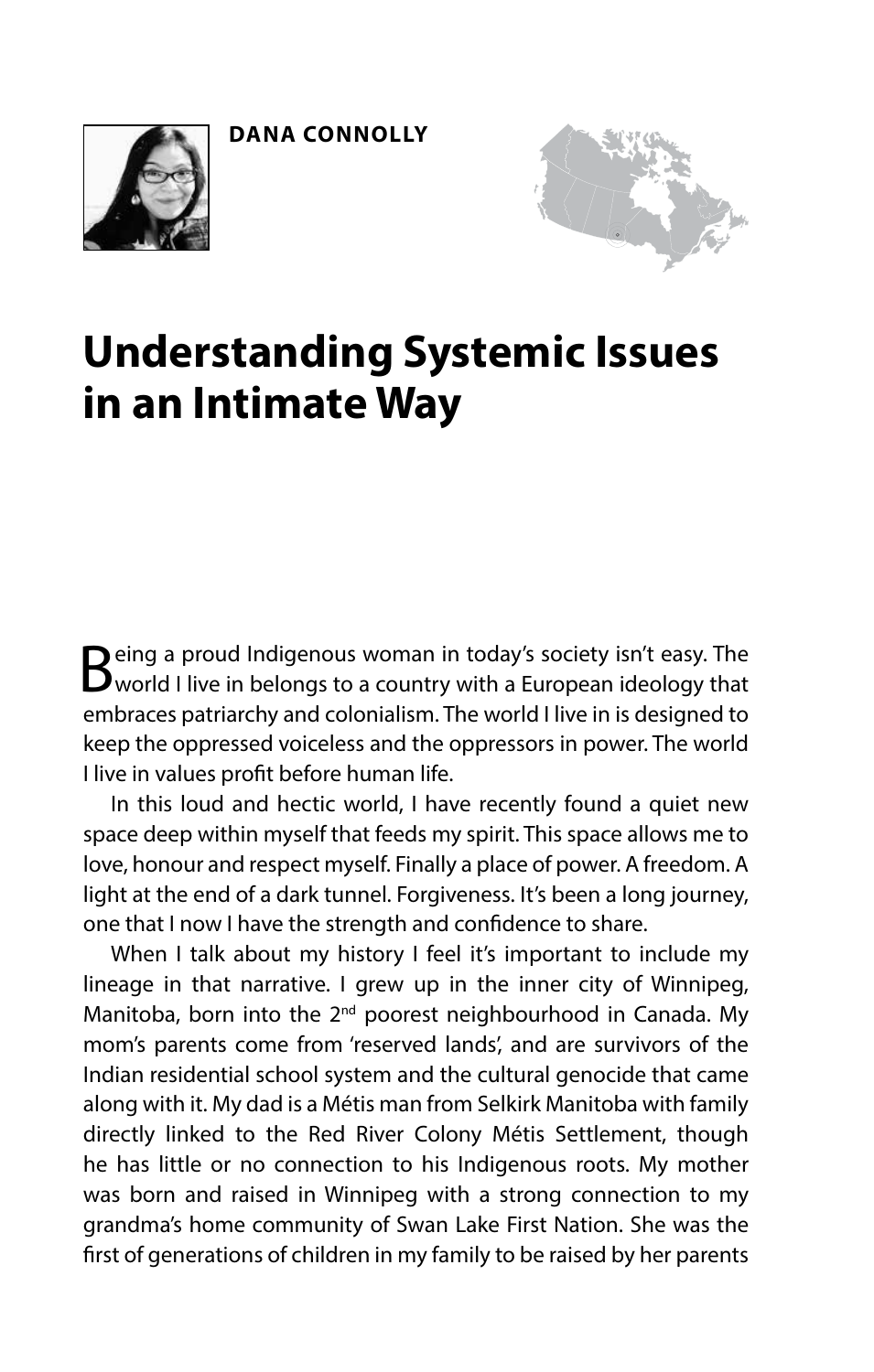and not the residential school system. My grandma's father was the Chief of Swan Lake in the 70s and his grandfather fought in the Battle of Wounded Knee.

Really, I was born into this fght. Born into resistance.

 My family has been deeply afected by colonization, residential school and the loss of our identity. To fll that deep void, we adopted many coping mechanisms such as addictions, unhealthy relationships,

**"Do you hear that drum, my girl? When that drum beats and Grand Entry starts I get a lump in my throat because I am so proud to be Anishinaabe: just look at how beautiful we are."**

family violence and gang affiliation, which I was exposed to as a young girl. Seeing my family involved in these types of behaviours normalized them for me. I remember looking up to a family member whom I'd admired, who was in an unhealthy relationship and thinking that showing signs of jealousy was a way to express love. As I grew older, I tended to gravitate to-

wards unhealthy behaviours and ended up in many violent relationships. I distinctly remember feeling guilty for making poor choices. That guilt turned into depression and I began coping by using drugs. I wasn't interested in feeling anything.

My grandma, the matriarch of my family, always showed everyone in our family unconditional love and support. Yes we struggled but we were also surrounded by strength, resilience and unwavering love and afection. I often spent the weekends with my grandparents which included frequent trips to the Swan Lake First Nation, visiting with family or attending Pow-Wows and ceremonies. I have one specifc memory of being a small girl at Long Plains Pow-Wow with my grandma. It was Grand Entry and I didn't want to stand up to honour the veterans, drums, dancers and their regalia. My grandma bent down and gently whispered in my ear "do you hear that drum, my girl? When that drum beats and Grand Entry starts I get a lump in my throat because I am so proud to be Anishinaabe: just look at how beautiful we are."

As a young woman growing up in the inner city I got caught up in what some might call a risky lifestyle. I was an at-risk Indigenous youth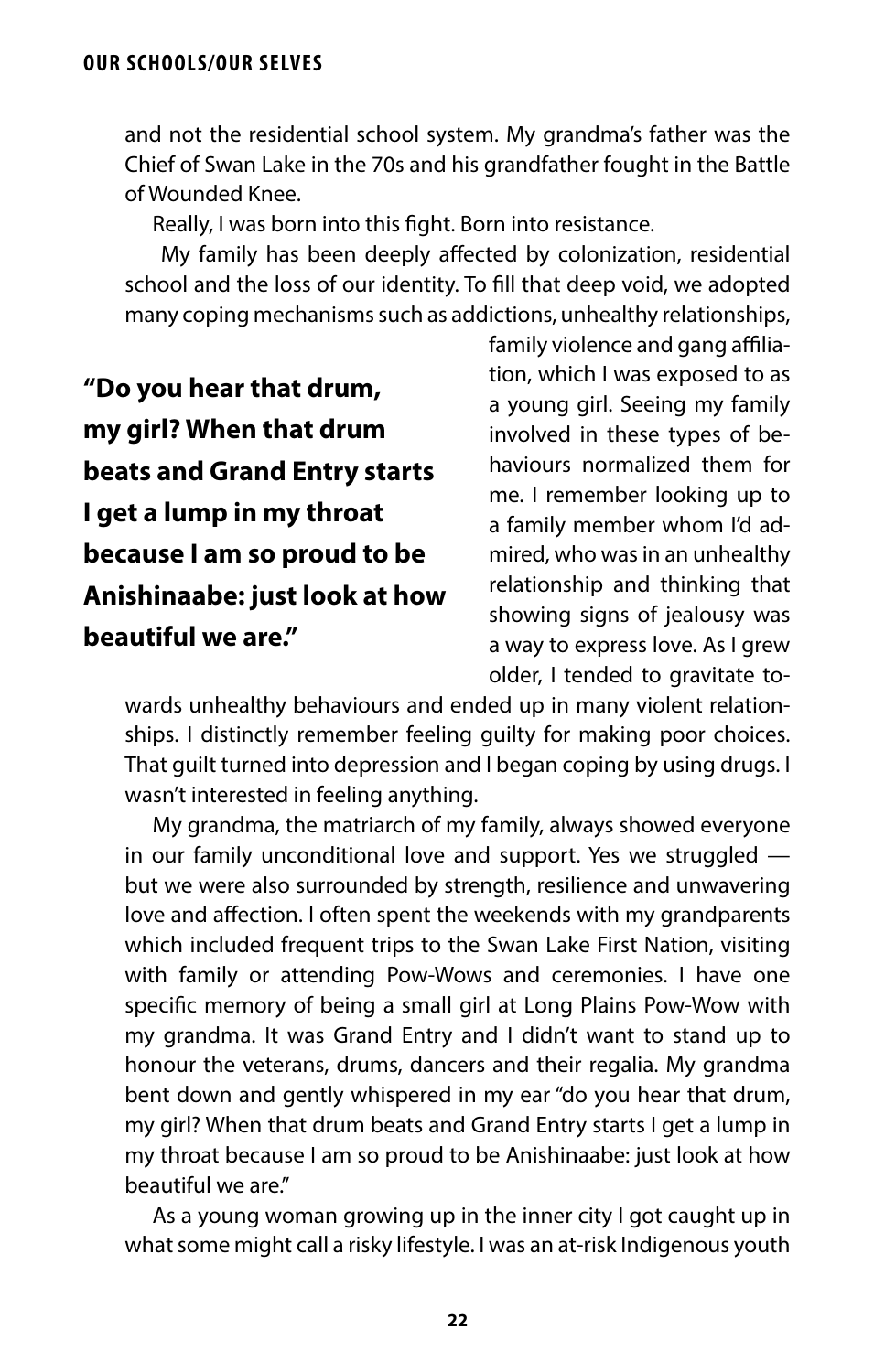involved in criminal activity — just another statistic. I didn't value myself and I couldn't understand why I continued making poor life choices. I ended up getting into a relationship with a neighbourhood friend I grew up with. I got pregnant at 17 and had a beautiful baby girl when I was 18. Life was good. She was our sun, moon and stars. We knew we had to do better. It was time to smarten up. My boyfriend and I started to plan our life together.

One night when our daughter was a year and a half my boyfriend went out with some friends. He got into an altercation with some gang members, was shot in the chest, and died that night. Needless to say my life immediately went in a downward spiral. I started to struggle with post-traumatic stress disorder and depression. I spent the next three years of my life easing the pain with drugs and alcohol, caught up in the street life.

For most of my 20s I felt guilt, anger and hurt. I was mad at the Creator for punishing me. I was flled with guilt and shame for making bad choices. Often I thought to myself "how did my life get like this?" completely unware of the multiple systems that were built to oppress and continue to hold people like me down. This was a frightening time for my family as they became increasingly concerned for my health. Now when I refect on that time in my life I realize that I was in survival mode, doing what I had to do to get through the day.

Growing up, I had watched as my grandma relied on our traditional Anishinaabe way of life when her family struggled. When any of us got really sick or were having a hard time she would take us to see community elders or medicine people who walked the Red Road. Each of those elders carried their own gifts and healing knowledge guided by our ancestors.

The Red Road can mean many diferent things to diferent people. To me it means to honour the teachings my ancestors passed down through oral history, always keeping in mind the sacrifces they have made for me to be here. But it also means walking gently on Mother Earth, with balance and love in my heart. Most of all to me it means to live with gratitude, trusting that my ancestors will guide me on my journey.

After giving me time and space to grieve and watching me struggle, my grandma felt it was time to step in. She arranged for a Wiping Away the Tears Ceremony. This is a healing ceremony for people who are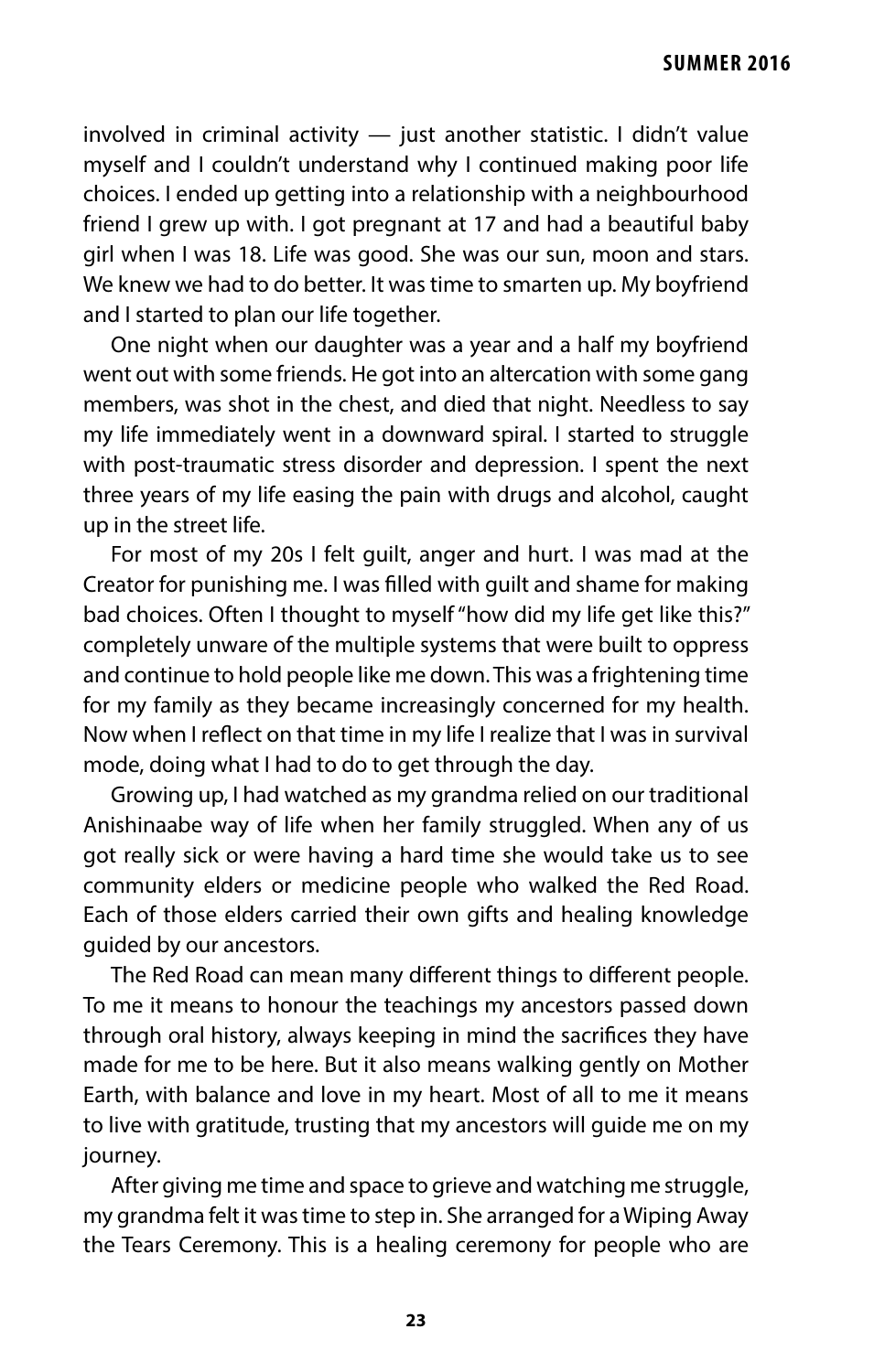experiencing grief, and is a way for them to let go of the pain they are carrying. This was one of the frst steps in my journey to my own cultural reclamation. A whole new world opened up to me. For the frst time in my life I had felt that lump in my throat, the pride my grandma had told me about when I was a young girl.

As I started to discover who I was as an Indigenous woman I began to build self-confdence and was eager to continue my journey on the Red Road. I decided that I wanted to go back to school to get an ed-

**A whole new world opened up to me. For the frst time in my life I had felt that lump in my throat, the pride my grandma had told me about when I was a young girl.**

ucation. I then went on to complete an administration course and was immediately hired at an Indigenous-led culturally based community organization to work with young Indigenous mothers in a pre-employment and life skills training program. As part of my work I delivered Indiaenous-identifed programs and services that focus on wholeness and wellness and that build on

the strengths and resilience of the community.

This is where I found my passion and drive to work with the grassroots people in the Indigenous community. As I started my career with young mothers I quickly realized that all of my life experiences and trauma were actually an asset in my work. Those personal experiences had taught me empathy and compassion and most importantly helped me to understand the barriers that women I worked with faced on a daily basis.

Working in an Indigenous-led organization has been huge part of my journey to cultural reclamation and self-discovery. As part of the work I do, I have had the opportunity to meet many community elders, attend a variety of ceremonies and gain sacred teachings passed down from my ancestors. I also connected with a Sundance family and pledged to complete four years of the Sundance ceremony and live my life trying my best to follow the Red Road. After I completed my frst year of Sundance I was gifted a sacred pipe to help guide my family and keep us grounded.

Now as I refect on my past I often I think how surreal it is knowing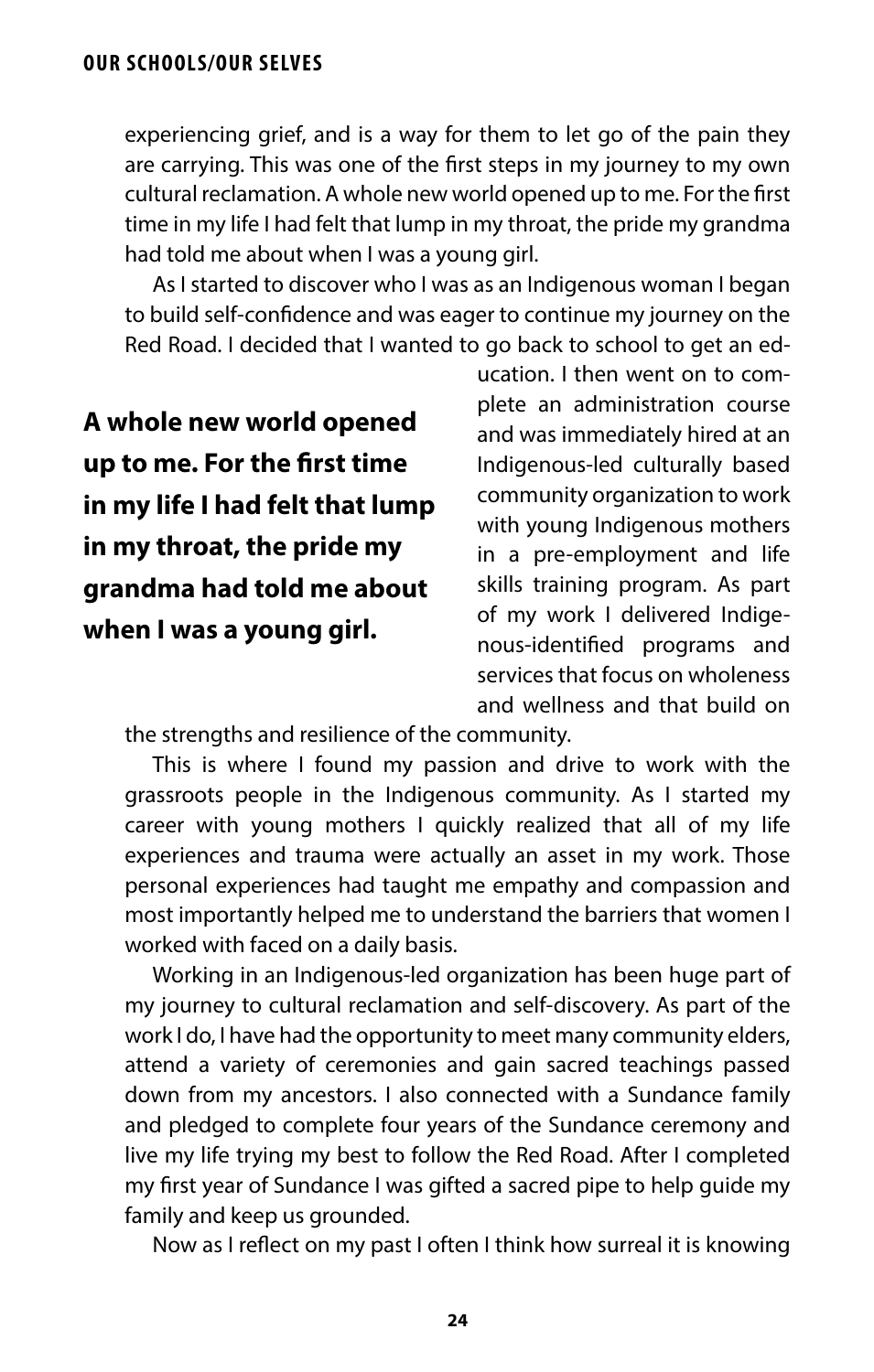how far I have come. I know it has everything to do with my connection to my spirituality and my family and friends who love and support me. After everything I had been through, it was my time to give back to the community who gave me so much.

For the past couple of years I have been motivated more than ever to soak in as much knowledge as I possibly can. I recently completed a progressive youth leadership program called Next Up which focuses on social justice issues. When the program started I was seriously nervous and feeling inadequate in a room full people with academic backgrounds, especially with no university education behind me. I didn't let that stop me; in fact, that was a motivating factor for me to fully commit to the program. I challenged myself to share every aspect of who I was and what I had been through as an Indigenous woman. This was a liberating process for me. I discovered the importance of sharing experiences and how valuable and powerful it can be to the person listening but also how much healing can come for the person sharing.

One of my greatest learnings from the Next Up program was systems analysis. This helped me with understanding systemic issues and also how they had personally affected me, my family and my community. I fnally understood why my "choices" weren't actually choices, and that I was born in a highly oppressive society with multiple systems in place to promote assimilation of Indigenous peoples. The odds were against me from the beginning.

With this new awareness I was able to come to a place of power. I am now able to fully understand and empathize with my family's dysfunction. Of all I have gifts I have received from the Next Up program the most valuable was the art of self-forgiveness. It was so important for me to acknowledge that I was carrying around years of guilt and shame and to really unpack where it was coming from, and let it all go.

My participation in the Next Up program has challenged me to constantly self-refect. In one of the sessions I was able to dig deep within and uncover my purpose for activism, which is safety for my daughter, for all Indigenous women and girls. Why is it that my daughter is six times more likely to go missing or get murdered? This was a huge shifting in my consciousness. As I started to discover the injustices in my territory, feelings of rage followed. My challenge is